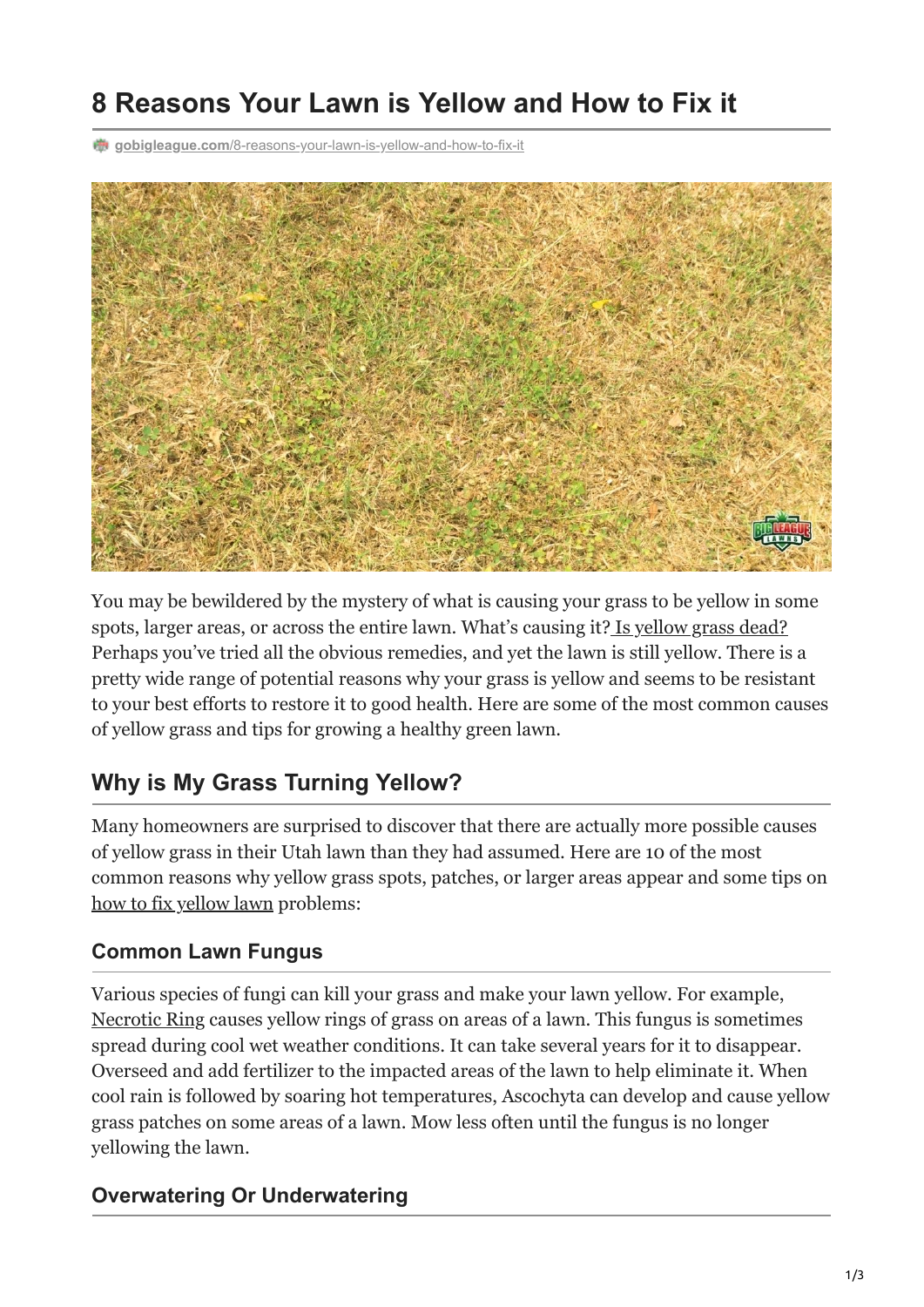Watering a lawn every day cultivates a shallow root system, which means the grass is not as durable as it could be if watered with less frequency but longer each time. When under stress, the weaker grass yellows much more easily and quickly. Alternatively, *under*watering can cause the grass to become too dry and lead to dead grass. Follow the Big Leagu[e watering guide](https://gobigleague.com/lawn-watering-guide-utah/) for Utah lawns to be sure your grass is consistently getting the right amount of water.

#### **Compacted Soil**

When the soil under your lawn becomes too compact, the roots of the grass are unable to grow deep enough to become strong and healthy. Common causes of compacted soil include overwatering or extreme amounts of foot traffic or vehicle traffic on the ground from home construction or other activities. Thick thatch in the grass, more than an inch thick, can also cause compaction. Dethatch your grass and have proper [soil aeration](https://gobigleague.com/lawn-aerator-service-utah/) done to loosen compact soil.

#### **Lawn Grubs**

One of the most common causes of yellow grass is [lawn grubs](https://gobigleague.com/lawn-grub-prevention-control/) (beetle larvae). It's also the most difficult to remedy without professional intervention by a lawn pest control professional. These larvae are left to lay beneath the soil surface through the winter and then emerge in the spring to begin gorging on grass crowns and roots in your lawn, causing large areas of yellow grass.

#### **Poor Nutrition**

A symptom of insufficient nutrition in grass is a yellowing lawn. Other signs that may indicate a nutritional deficiency include grass growing slowly and/or pale turf instead of healthy green. Thin grass blades or fragile, wilting blades can also be signs of poor nutrition. [Fertilize grass to add nutrients,](https://gobigleague.com/the-dos-and-donts-of-lawn-fertilization/) but not more than every other week (twice each month).

## **Over-Fertilizing**

When an entire lawn is yellow, it could be getting too much nitrogen, which burns grass. This is caused by excessive [fertilizing](https://gobigleague.com/lawn-fertilization-services-utah/). To avoid fertilizer burn, follow the product manufacturer's recommendations for frequency and density of application. You may be able to mitigate over-fertilizing by quickly watering the grass to dilute the concentration. After a couple of weeks or so, if the lawn is still yellow, apply heavy watering, till the soil, over-seed it, and water thoroughly again to rebuild your lawn.

#### **Mowing Grass Too Short**

[Mowing your grass](https://gobigleague.com/5-smart-mowing-tips-for-a-lush-green-lawn/) very short during hot months weakens the root system. That promotes drying and burning of the grass blades during the hottest periods. Dull mower blades can tear grass instead of cutting it, which can cause the tops of the grass blades to be too dry and turn yellow. Sharpen the mower blades at least once each year, and keep your grass cut no shorter than around 3 inches tall.